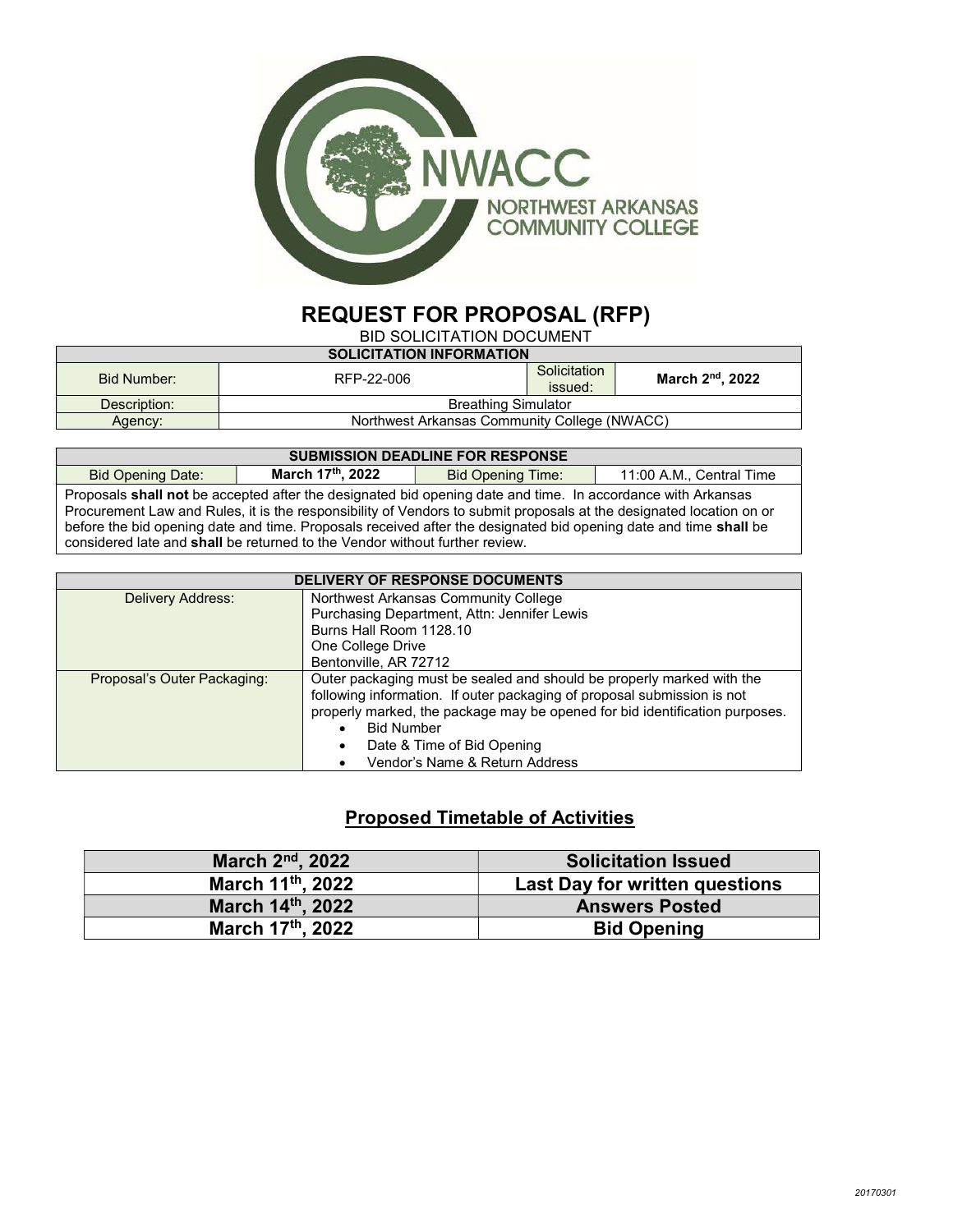## SECTION 1 - GENERAL INSTRUCTIONS AND INFORMATION

Do not provide responses to items in this section unless specifically and expressly required.

#### 1.1 PURPOSE

NorthWest Arkansas Community College (NWACC) issues this Request for Proposal (RFP) to obtain bids for Breathing Simulation System.

#### 1.2 TYPE OF CONTRACT

A. A Term contract will be awarded to a single supplier.

#### 1.3 BID OPENING LOCATION

Responses submitted by the opening time and date **shall** be opened at the following location:

NorthWest Arkansas Community College One College Drive, Burns Hall, Room # 1128.10 Bentonville, AR 72712 11:00 AM Central Standard Time

#### 1.4 CONTACT

Please submit all questions about this RFP to:

Jennifer Lewis One College Drive, Burns Hall, Room 1128.10 Bentonville, AR 72712 Phone: 479-619-4210 Email: jlewis20@nwacc.edu

#### 1.5 DEFINITION OF REQUIREMENT

- A. The words "must" and "shall" signify a requirement of this solicitation and that vendor's agreement to and compliance with that item is mandatory.
- B. Exceptions taken to any mandatory requirement in this Bid Solicitation, whether submitted in the vendor's response or in subsequent correspondence, **shall** cause the vendor's response to be disqualified.

#### 1.6 DEFINITION OF TERMS

- A. The State Procurement Official has made every effort to use industry-accepted terminology in this Bid Solicitation and will attempt to further clarify any point of an item in question as indicated in Clarification of Bid Solicitation.
- B. The words "bidder" and "vendor" are used synonymously in this document.
- C. The words "The State", "Agency", and "NWACC" are used synonymously in this document.
- D. The terms "Request for Proposal", "RFP" and "Bid Solicitation" are used synonymously in this document.
- E. The term "OSP" refers to the "Office of State Procurement" with the State of Arkansas.

#### 1.7 RESPONSE DOCUMENTS

- A. Original Response Packet
	- 1. The original Response Packet must be submitted on or before the bid opening date and time.
	- 2. The Response Packet should be clearly marked "Original" and **must** include the following:
		- a. Original signed Response Signature Page. (See Response Signature Page.)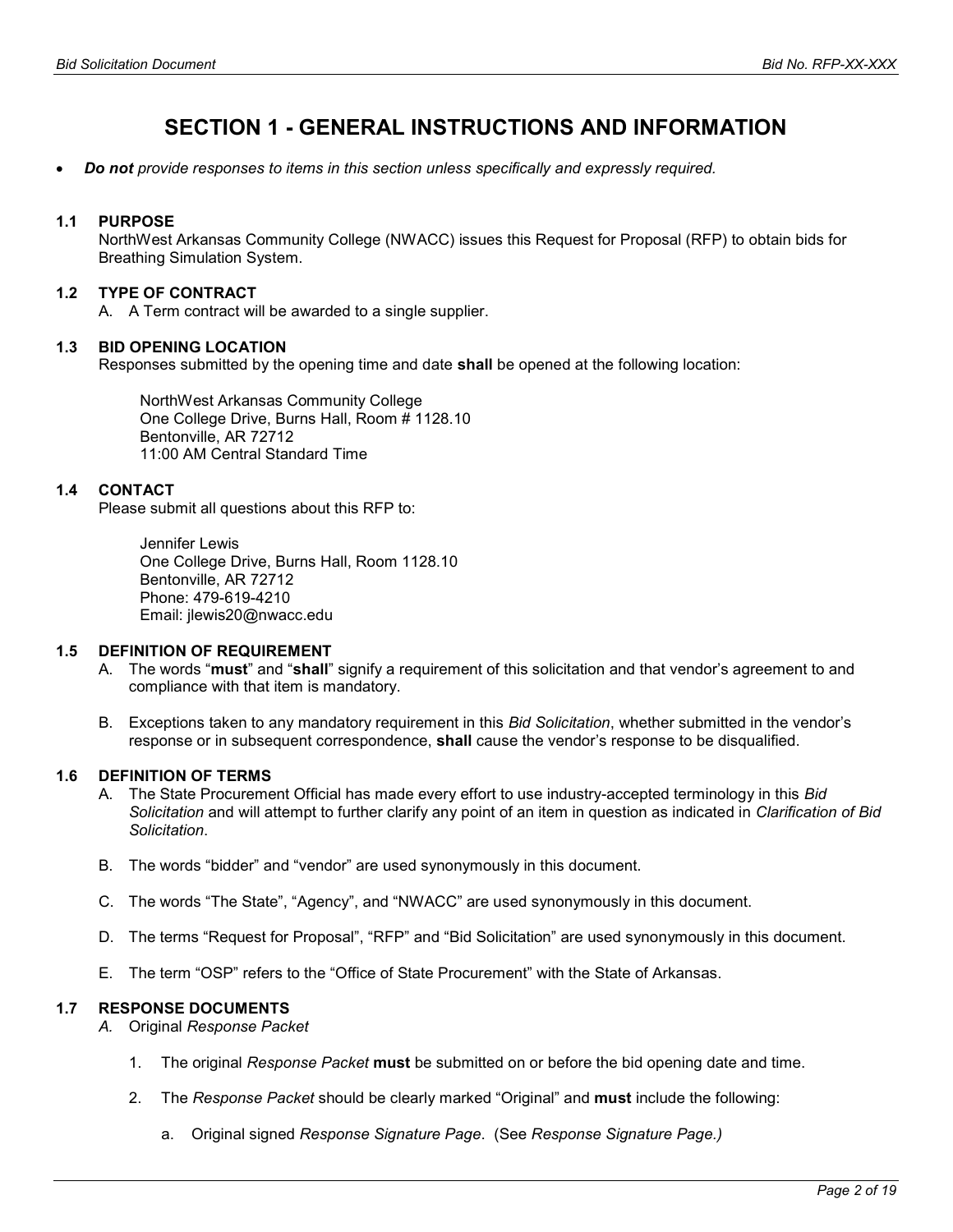- b. Other documents and/or information as may be expressly required in this *Bid Solicitation*.
- c. EO 98-04 Disclosure Form. (See Standard Terms and Conditions.)
- d. Copy of Vendor's Equal Opportunity Policy. (See Equal Opportunity Policy.)
- e. Prohibition of Employment of Illegal Immigrants.
- B. Additional Copies of the Response Packet

In addition to the original Response Packet, the following items should be submitted:

- a. One (1) flash drive with a copy of the Response Packet.
- b. All additional hard copies and electronic copies **must** be identical to the original hard copy. In case of a discrepancy, the original hard copy shall govern.

#### 1.8 ORGANIZATION OF RESPONSE DOCUMENTS

- A. It is strongly recommended that vendors adhere to the following format and suggestions when preparing their Response.
	- Response Signature Page. (See Appendix)
	- Signed Addenda, if applicable.
	- E.O. 98-04 Contract Grant and Disclosure Form. (See Appendix)
	- Equal Opportunity Policy.
	- Other documents and/or information as may be expressly required in this Bid Solicitation. Label documents and/or information to reference the Bid Solicitation's item number.

#### 1.9 CLARIFICATION OF BID SOLICITATION

- A. Any questions requesting clarification of information contained in this Bid Solicitation must be submitted in writing via email by 10:00 a.m., Central Time on or before March 11<sup>th</sup>, 2022 to the individual listed in section 1.4 Contact, of this Bid Solicitation.
	- 1. For each question submitted, vendor should reference the specific solicitation item number to which the question refers.
	- 2. Vendors' written questions will be consolidated, and NWACC's written response is anticipated to be posted to the NWACC website by the close of business on March 14th, 2022.
- B. Vendors may contact NWACC with non-substantive questions at any time prior to the bid opening.
- C. Oral statements by agents of NWACC shall not be part of any contract resulting from this solicitation and may not reasonably be relied on by any vendor as an aid to interpretation unless it is reduced to writing and expressly adopted by NWACC.

#### 1.10 RESPONSE SIGNATURE PAGE

A. An official authorized to bind the vendor(s) to a resultant contract must sign the Response Signature Page included in this Bid Solicitation, located in appendix.

#### 1.11 PRICING

Pricing will be a weighted part of the overall scores given to each submitted proposal.

#### 1.12 PRIME CONTRACTOR RESPONSIBILITY

- A. A single vendor **must** be identified as the prime contractor.
- B. The prime contractor **shall** be responsible for the contract and jointly and severally liable with any of its subcontractors, affiliates, or agents to the State for the performance thereof.

#### 2 PROPRIETARY INFORMATION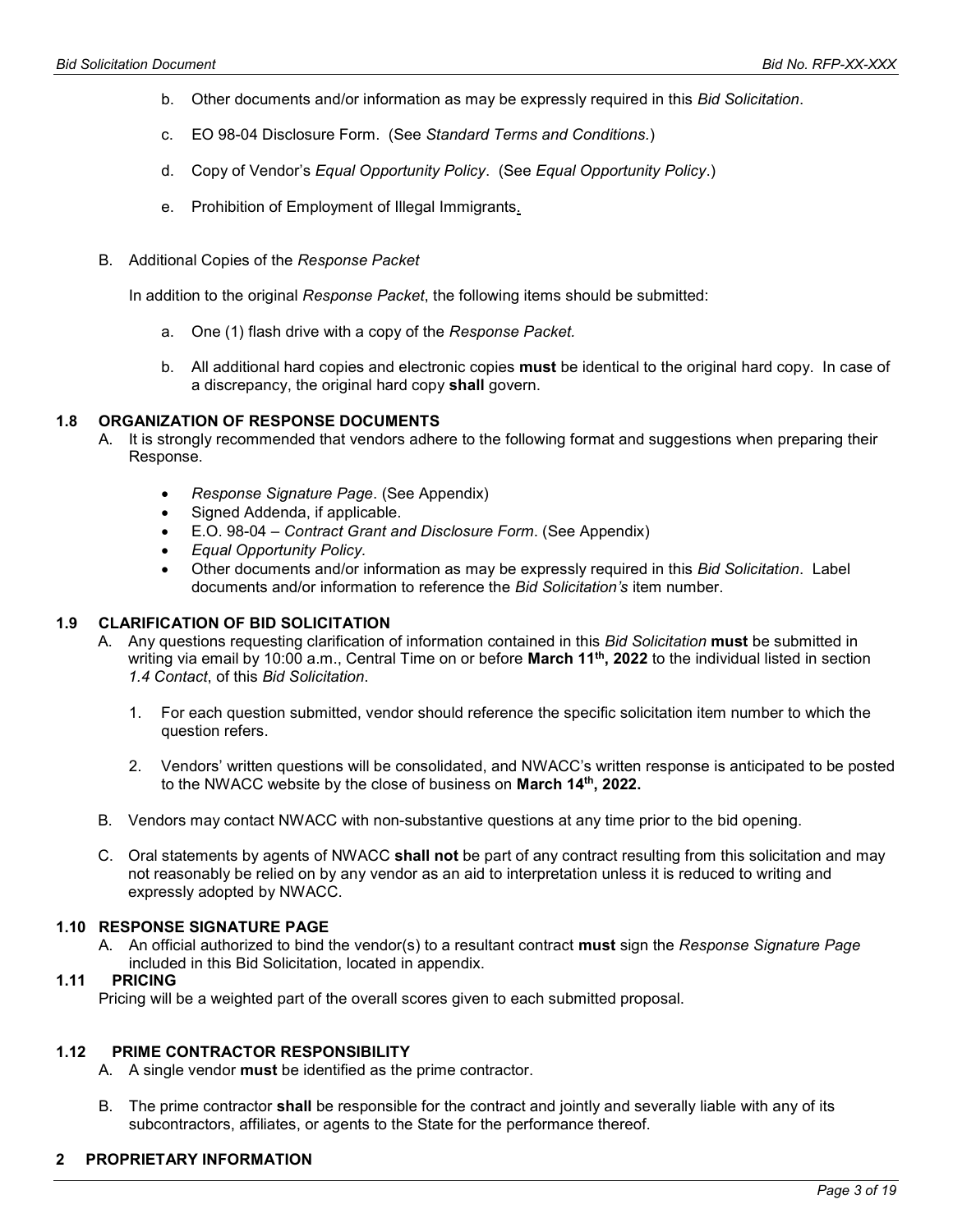A. Submission documents pertaining to this Bid Solicitation become the property of the State and are subject to the Arkansas Freedom of Information Act (FOIA).

#### 3 CAUTION TO VENDORS

- A. Prior to any contract award, all communication concerning this Bid Solicitation must be addressed through NWACC.
- B. Vendor must not alter any language in any solicitation document provided by NWACC.
- C. All official documents and correspondence related to this solicitation shall be included as part of the resultant contract.
- D. Responses must be submitted only in the English language.
- E. The State shall have the right to award or not award a contract, if it is in the best interest of the State to do so.
- F. Vendor must provide clarification of any information in their response documents as requested by NWACC.

#### 4 REQUIREMENT OF ADDENDUM

- A. This Bid Solicitation shall be modified only by an addendum written and authorized by NWACC.
- B. An addendum posted within three (3) calendar days prior to the bid opening **may** extend the bid opening and may or may not include changes to the Bid Solicitation.
- C. Vendor shall be responsible for checking the NWACC website, http://www.nwacc.edu/administrativeservices/purchasing/bids.aspx

#### 5 NEGOTIATION AND AWARD PROCESS

- A. Negotiations
	- 1. If the agency so chooses, it **shall** also have the right to enter discussions with the highest-ranking vendor to further define contractual details. All negotiations shall be conducted at the sole discretion of NWACC. NWACC shall solely determine the items to be negotiated.
	- 2. If negotiations fail to result in a contract, NWACC may begin the negotiation process with the next highest-ranking vendor. The negotiation process may be repeated until an anticipated successful vendor has been determined, or until such time NWACC decides not to move forward with an award.
- B. Anticipation to Award

Once an anticipated successful vendor has been determined, the anticipated award will be posted on the NWACC website at http://www.nwacc.edu/administrativeservices/purchasing/bids.aspx

- 1. The anticipated award will be posted for at least a period of three (3) days prior to the issuance of a contract. Vendors and agencies are cautioned that these are preliminary results only, and a contract will not be issued prior to the end of the three-day posting period.
- 2. NWACC shall have the right to waive the policy of Anticipation to Award when it is in the best interest of the State.
- 3. It is the vendor's responsibility to check the NWACC website for the posting of an anticipated award.

#### 6 MINORTY & CERTIFIED WOMEN-OWNED BUSINESS POLICY

A. Minority is defined by Arkansas Code Annotated § 15-4-303 as a lawful permanent resident of this State who is:

- African American
- Pacific Islander American
- American Indian
- Asian American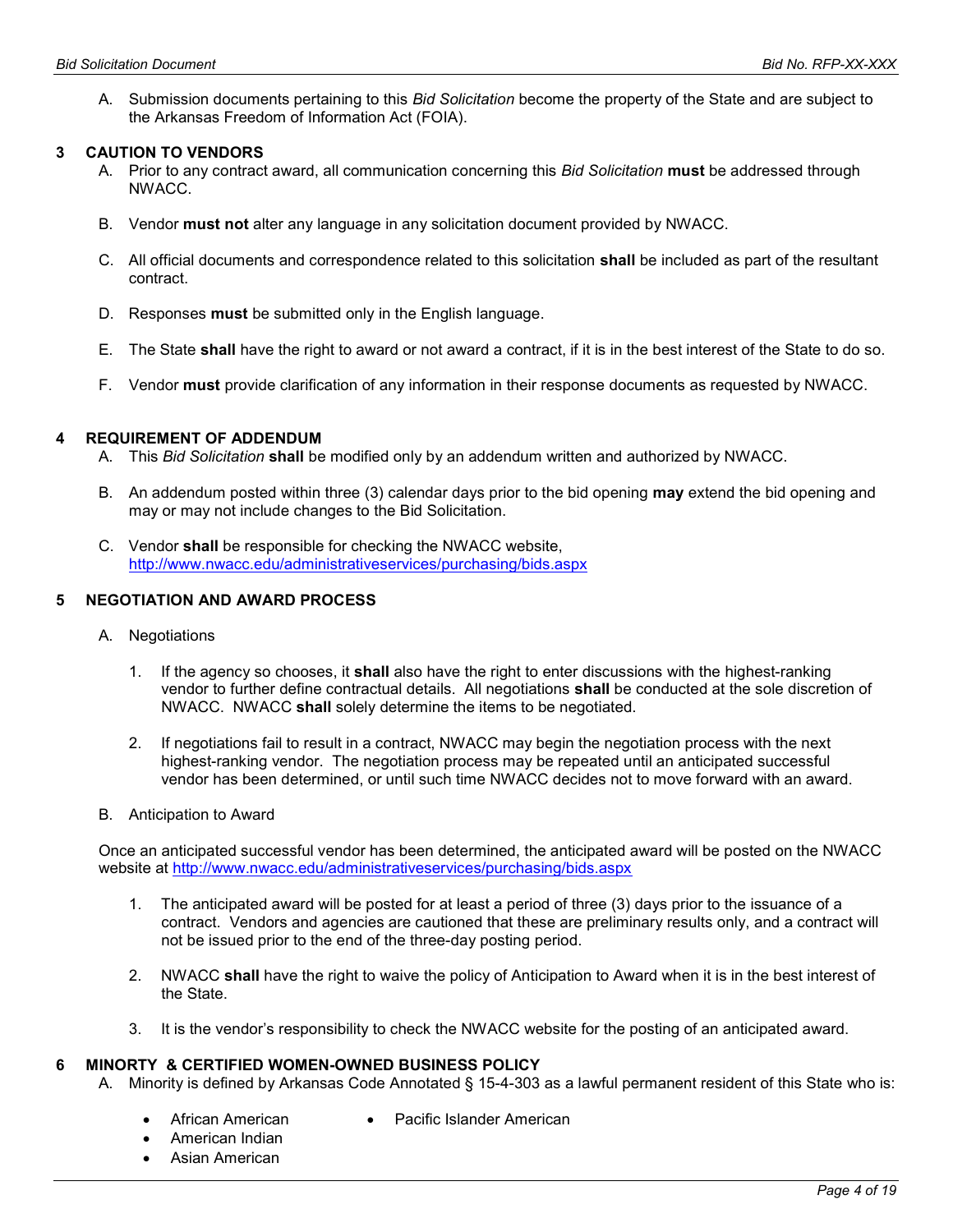#### • Hispanic American • A Service Disabled Veterans as designated by the United States Department of Veteran Affairs

- B. Women-owned business is defined by Arkansas Code Annotated § 15-4-303 (9) as a business that is at least fifty-one percent (51%) owned by one or more women who are lawful permanent residents of the state of Arkansas.
- C. The Arkansas Economic Development Commission conducts a certification process for minority businesses and disabled veterans. The vendor's Certification Number should be included on the vendor's Response Signature Page.

#### 7 EQUAL OPPORTUNITY POLICY

- A. In compliance with Arkansas Code Annotated § 19-11-104, NWACC is required to have a copy of the vendor's Equal Opportunity (EO) Policy prior to issuing a contract award.
- B. EO Policies may be submitted in electronic format to the following email address: eeopolicy.osp@dfa.arkansas.gov, but should also be included as a hardcopy accompanying the solicitation response.
- C. Vendors are responsible for providing updates or changes to their respective policies, and for supplying EO Policies upon request to other State agencies that must also comply with this statute.
- D. Vendors who are not required by law by to have an EO Policy must submit a written statement to that effect.

#### 8 PROHIBITION OF EMPLOYMENT OF ILLEGAL IMMIGRANTS

- A. Pursuant to Arkansas Code Annotated § 19-11-105, prior to the award of a contract, selected vendor(s) must have a current certification on file with OSP stating that they do not employ or contract with illegal immigrants.
- B. It is the vendor's responsibility to make sure their certification has not expired and is on file. The vendor must provide a copy of their certification to NWACC before a contract will be awarded.

#### 9 PAST PERFORMANCE

In accordance with provisions of State Procurement Law, specifically OSP Rule R5:19-11-230(b) (1), a vendor's past performance with the State may be used to determine if the vendor is "responsible". Responses submitted by vendors determined to be non-responsible shall be disqualified.

#### 10 PUBLICITY

- A. Vendor shall not issue a news release pertaining to this *Bid Solicitation* or any portion of the project without NWACC's prior written approval.
- B. Failure to comply with this Requirement **shall** be cause for a vendor's response to be disqualified.

#### 11 RESERVATION

NWACC shall not pay costs incurred in the preparation of a response.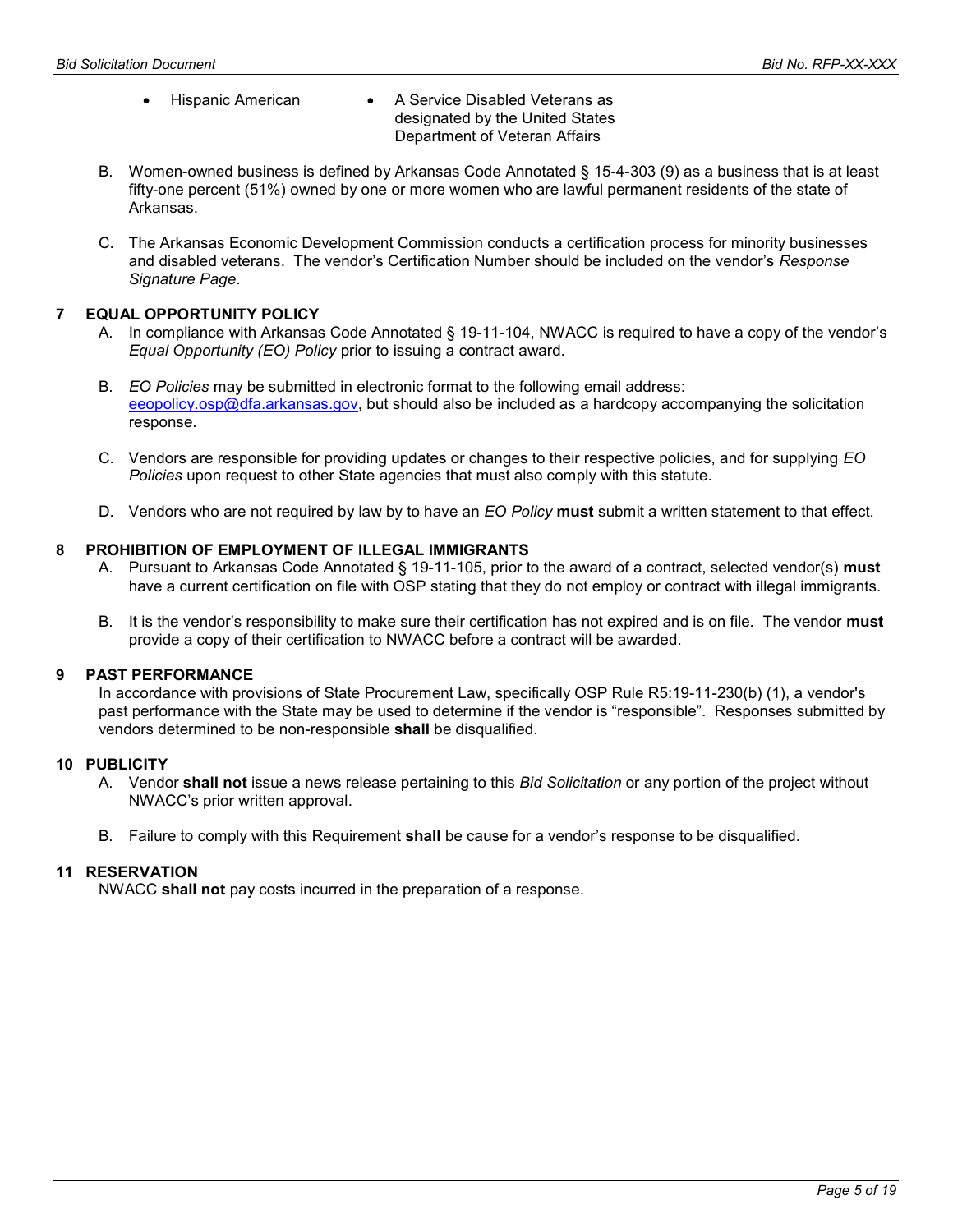## SECTION 2 – MINIMUM REQUIREMENTS

Do not provide responses to items in this section unless specifically and expressly required.

#### 2.1 PERFORMANCE STANDARDS

- A. State law requires that all contracts for services include Performance Standards for measuring the overall quality of services provided. Performance Standards should identify expected deliverables, performance measures, or outcomes; and defines the acceptable standards a vendor must meet in order to avoid assessment of damages.
- B. NWACC will outline the Performance Standards with those vendors that NWACC wishes to negotiate a contract with during contract negotiations pursuant to state law.
- C. NWACC may be open to negotiations of Performance Standards prior to the commencement of services, or at times throughout the contract duration.

#### 2.2 REQURIED MINIMUM SPECIFICATIONS FOR BREATHING SIMULATOR SYSTEM

- (Quantity: 2) Full range airway management and CPR skills manikin-life-like and anatomically correct airway and rib cage. Ability for: Oral and Nasal Intubation • Chest tube insertion • Needle decompression of automated tension pneumothorax • Needle and surgical cricothyrotomy • Percutaneous tracheotomy • Identification of tracheal deviation and jugular vein distention • Bag-mask ventilation • Inflatable tongue for simulation of difficult airway & breakaway teeth
- (Quantity: 2) Hard sided transport case
- Teaching software with one year warrantee
- Software licenses
- (Quantity: 2) 12" Windows tablet display
- Must be programmable with multiple teaching scenarios
- Scenario building environment with unlimited patient conditions/scenarios, build your own scenario
- Debriefing capabilities and recording of sessions with event markers
- (Quantity: 2) 24" learner display for patient monitor applications
- (Quantity: 2) Mobile Cart mimics ICU bed
- True-to-life environment for relevant assessments: chest rises, lung, heart and bowel sounds, x-rays, ABG values, and vitals.
- Ventilator grade spontaneous breathing
- Simulate any respiratory patient scenario
- Pre-configured patient models (apnea, chronic bronchitis, emphysema, neonatal obstruction, neonatal lung disease, adult severe asthma, and pediatric asthma, etc.)
- Virtual training and technical support
- Uninterruptible power supply
- Hold PEEP >20cmH2O
- Seamlessly change lung parameter during scenario remotely with immediate reflection
- Patient modeling inspiratory vs expiratory resistance, forced exhalation, and 2 compartment lung models
- Realistic breath, heart, and bowel sounds

#### 2.3 ETHICAL STANDARDS

In accordance with Ark. Code Ann. § 19-11-708(a), (b), and (c): It shall be a breach of ethical standards for a person to be retained, or to retain a person, to solicit or secure a state contract upon an agreement or understanding for a commission, percentage, brokerage, or contingent fee, except for retention of bona fide employees or bona fide established commercial selling agencies maintained by the contractor for the purpose of securing business.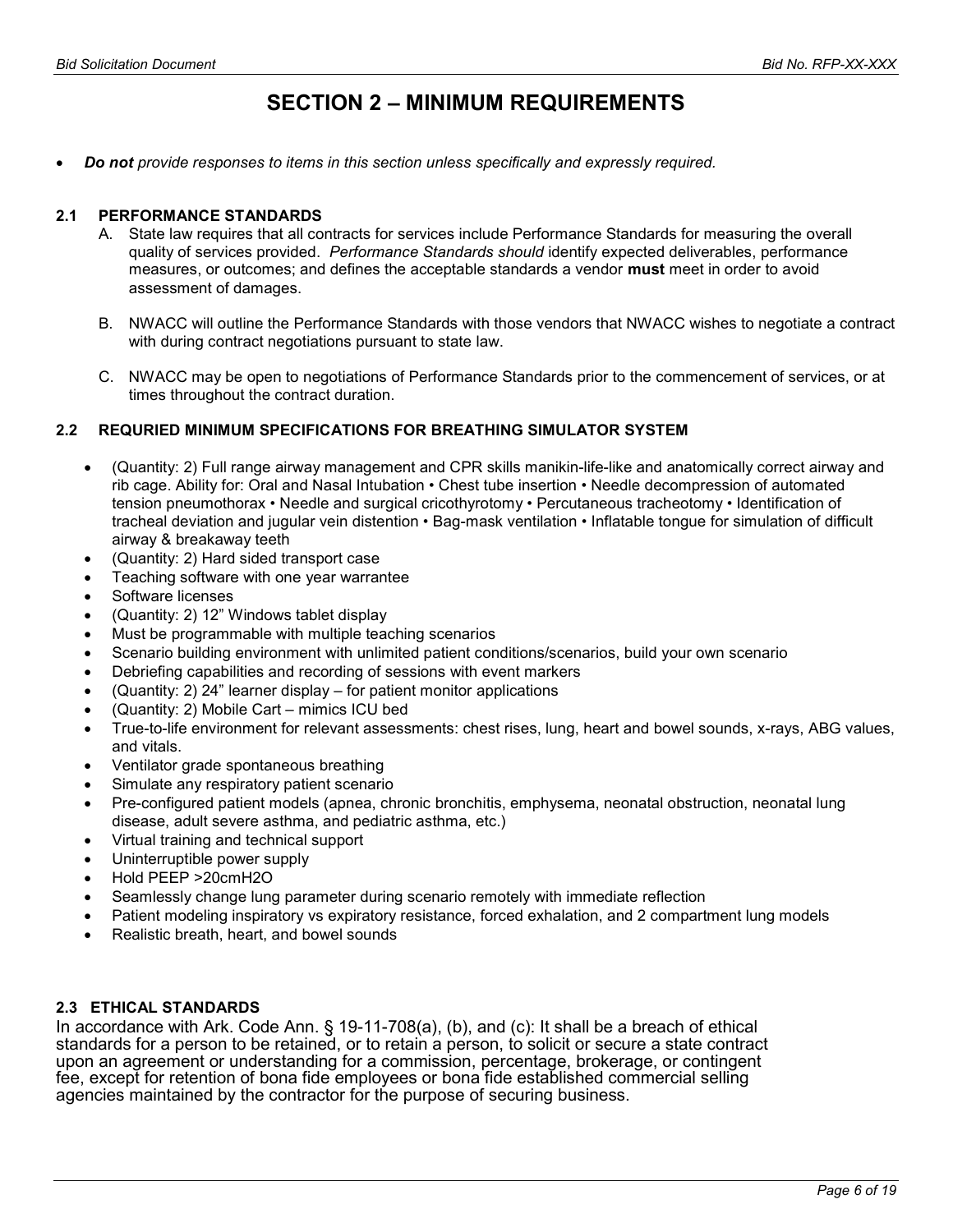## SECTION 3 – CRITERIA FOR SELECTION

Do not provide responses to items in this section.

#### 3.1 RESPONSE PACKET

A. NWACC will review each Response Packet to verify submission Requirements have been met. Response Packets that do not meet submission Requirements shall be disqualified and shall not be evaluated.

#### 3.2 PROPOSAL EVALUATION (70 Points)

| <b>Criteria for Scoring</b>                                                |      | <b>Points</b> |
|----------------------------------------------------------------------------|------|---------------|
| Overall functionality                                                      |      | 20            |
| Variety of simulated situations available                                  |      | 10            |
| Available training                                                         |      | 10            |
| Mannequin attributes                                                       |      | 10            |
| Equipment (tablet, display, mobile cart, power supply)                     |      | 10            |
| Summary & Experience                                                       |      | 5             |
| References                                                                 |      | 2.5           |
| Other information included in the proposal but not specifically identified |      | 2.5           |
|                                                                            | Tota | 70            |

#### 3.3 COST (30 Points)

Points shall be assigned for the cost of the services which comprise the overall proposed solution, as follows:

- Cost points will be assigned on the Total Project Cost reflected on the Summary Presentation schedule of the Cost Proposal, for comparison and evaluation purposes.
- The bid with the lowest estimated cost of the overall system will receive the maximum points possible for this section.
- Remaining bids will receive points in accordance with the following formula:

 $(a/b)(c) = d$ 

- a = lowest cost bid in dollars
- b = second (third, fourth, etc.) lowest cost bid
- c = maximum points for Cost category
- d = number of points allocated to bid

#### 3.4 BEST AND FINAL OFFER

NWACC reserves the right to request an official "Best and Final Offer" from Respondents if it deems such an approach in the best interest of NWACC. In general, the "Best and Final Offer" will consist of an updated cost proposal in addition to an opportunity for the vendor to submit a final response to specific questions or opportunities identified in subsequent discussions related to the original proposal response submitted to NWACC. If NWACC chooses to invoke a "Best and Final Offer" option, all responses will be re-evaluated by incorporating the information as requested in the official "Best and Final Offer" document, including costs and answers to specific questions presented in the document. The specific format for the official "Best and Final Offer" request will be determined during evaluation discussions. The official request for a "Best and Final Offer" will be issued by the NWACC Procurement Department.

#### 3.5 SUMMARY & EXPERIENCE

This section will include details of the respondent's background, size, and resources as well as details of experience relevant to the proposed project. Please detail the respondent's familiarity and proven experience with this type of contract and demonstrated ability to serve NWACC's needs for services associated with these activities.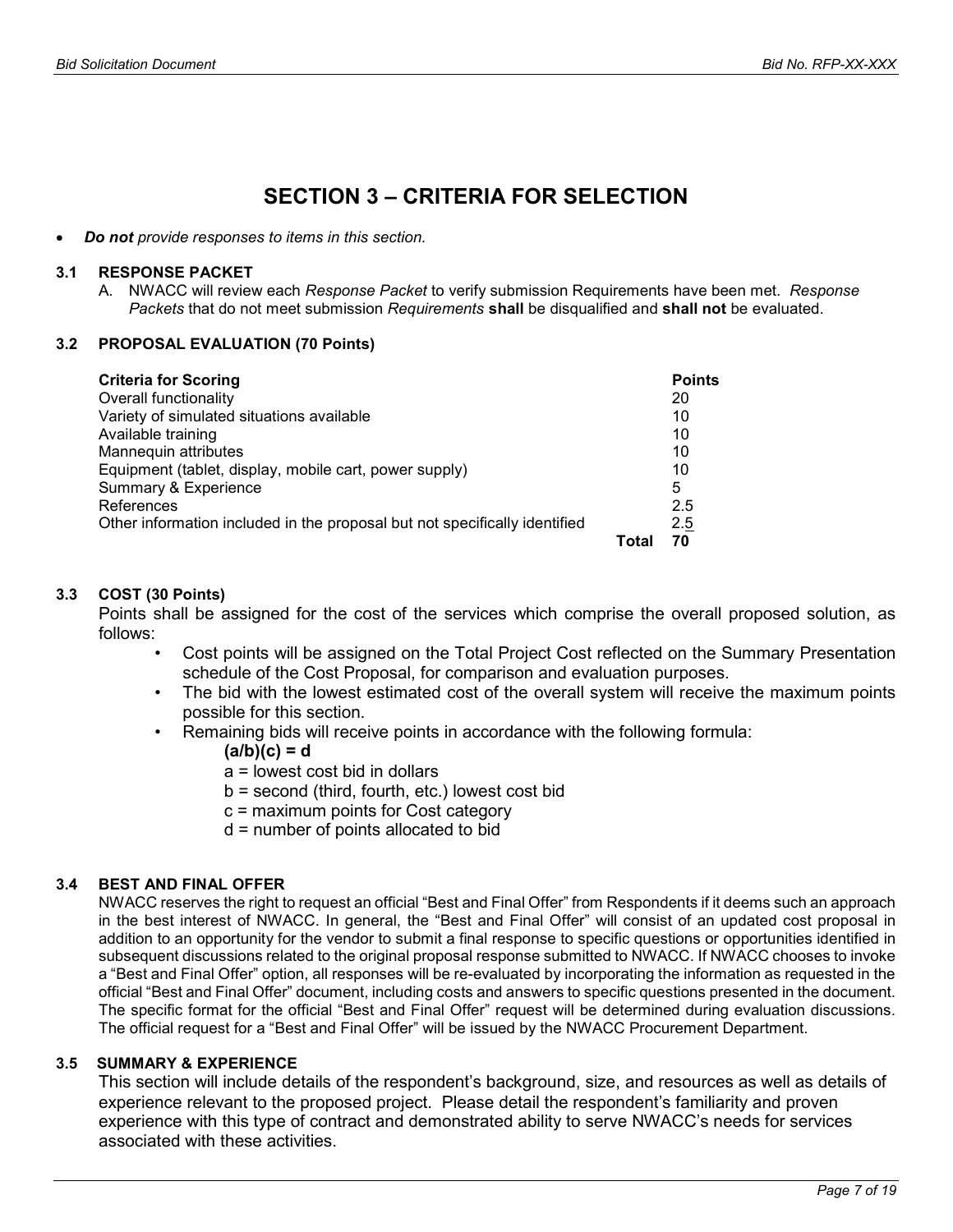#### 3.6 REFERENCES

Please provide references of at least three (3) current customers that you provide services which are compatable to NWACC. Please list contact names, addresses, and telephone numbers. Recommendations and references must be parties who can attest to the respondent's qualifications relevant to providing the services outlined in the Request for Proposals. Organization or professional recommendations and references must be submitted; personal recommendations and references will not be accepted. Recommendations and references may be verified.

NWACC will give attention and consideration to the innovation in the responses that come back and it shall be part of our selection criteria.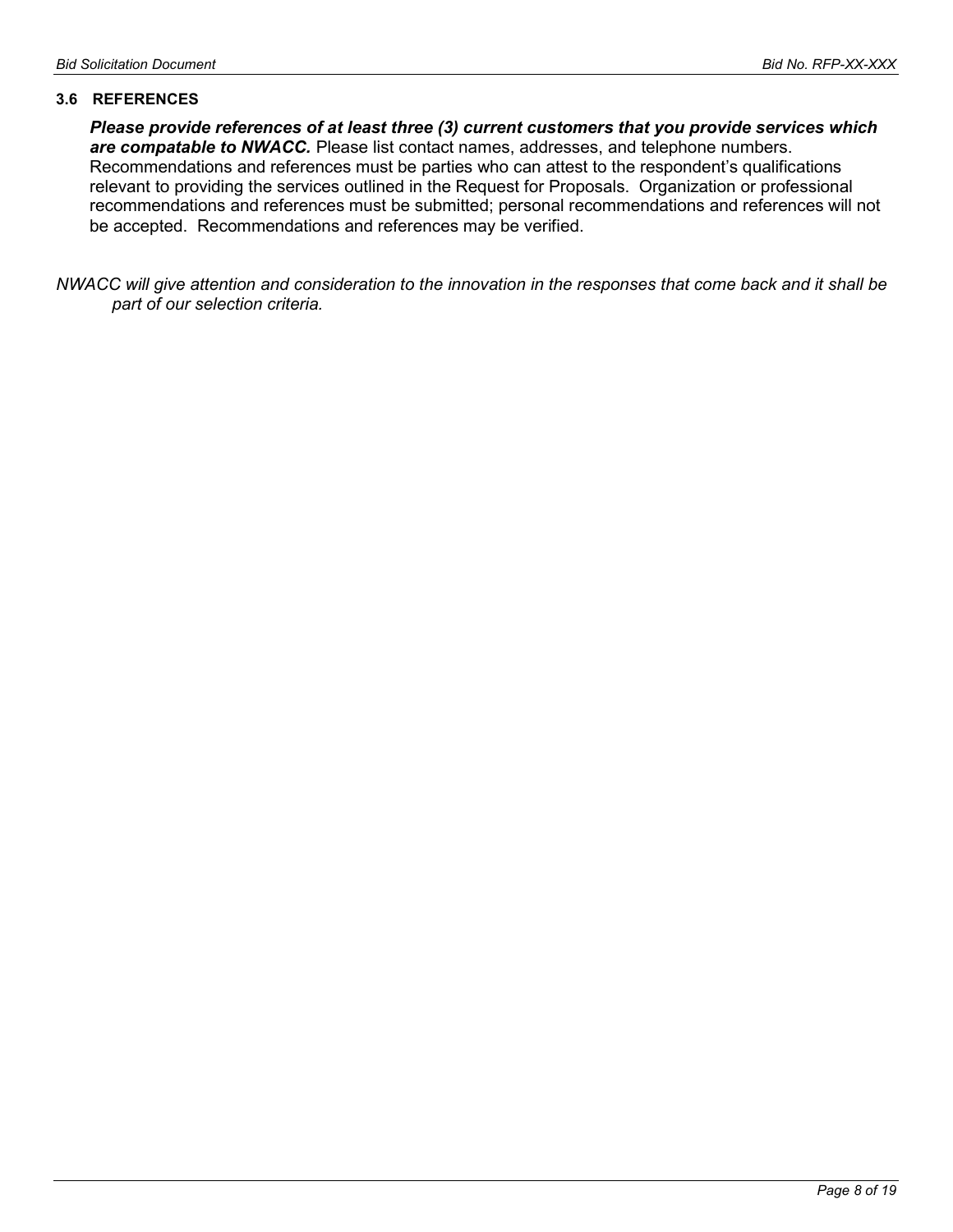## SECTION 4 – GENERAL CONTRACTUAL REQUIREMENTS

Do not provide responses to items in this section.

#### 4.1 PAYMENT AND INVOICE PROVISIONS

- A. Invoicing procedures shall be agreed upon with the winning bidder.
- B. Payment will be made in accordance with applicable State of Arkansas accounting procedures upon acceptance of goods and services by the agency.
- C. NWACC shall not be invoiced in advance of delivery and acceptance of any goods or services.
- D. Payment will be made only after the vendor has successfully satisfied the agency as to the reliability and effectiveness of the goods or services purchased as a whole.
- E. The vendor should invoice the agency by an itemized list of charges. The agency's Purchase Order Number and/or the Contract Number should be referenced on each invoice.
- F. Other sections of this Bid Solicitation may contain additional Requirements for invoicing.

#### 4.2 GENERAL INFORMATION

- A. The State shall not contract with another party to indemnify and defend that party for any liability and damages.
- B. The State **shall not** pay damages, legal expenses, or other costs and expenses of any other party.
- C. Any litigation involving the State must take place in Benton County, Arkansas.
- D. The State shall not agree to any provision of a contract which violates the laws or constitution of the State of Arkansas.
- E. The State shall not enter a contract which grants to another party any remedies other than the following:
	- The right to possession.
	- The right to accrued payments.
	- The right to expenses of reinstallation.
	- The right to expenses of repair to return the equipment to normal working order, normal wear and tear excluded.
	- The right to recover only amounts due at the time of repossession and any unamortized nonrecurring cost as allowed by Arkansas Law.
- F. The laws of the State of Arkansas shall govern this contract.
- G. A contract shall not be effective prior to award being made by a State Procurement Official.
- H. In a contract with another party, the State will accept the risk of loss of the equipment and pay for any destruction, loss or damage of the equipment while the State has such risk, when:
	- The extent of liability for such risk is based upon the purchase price of the equipment at the time of any loss, and
	- The contract has required the State to carry insurance for such risk.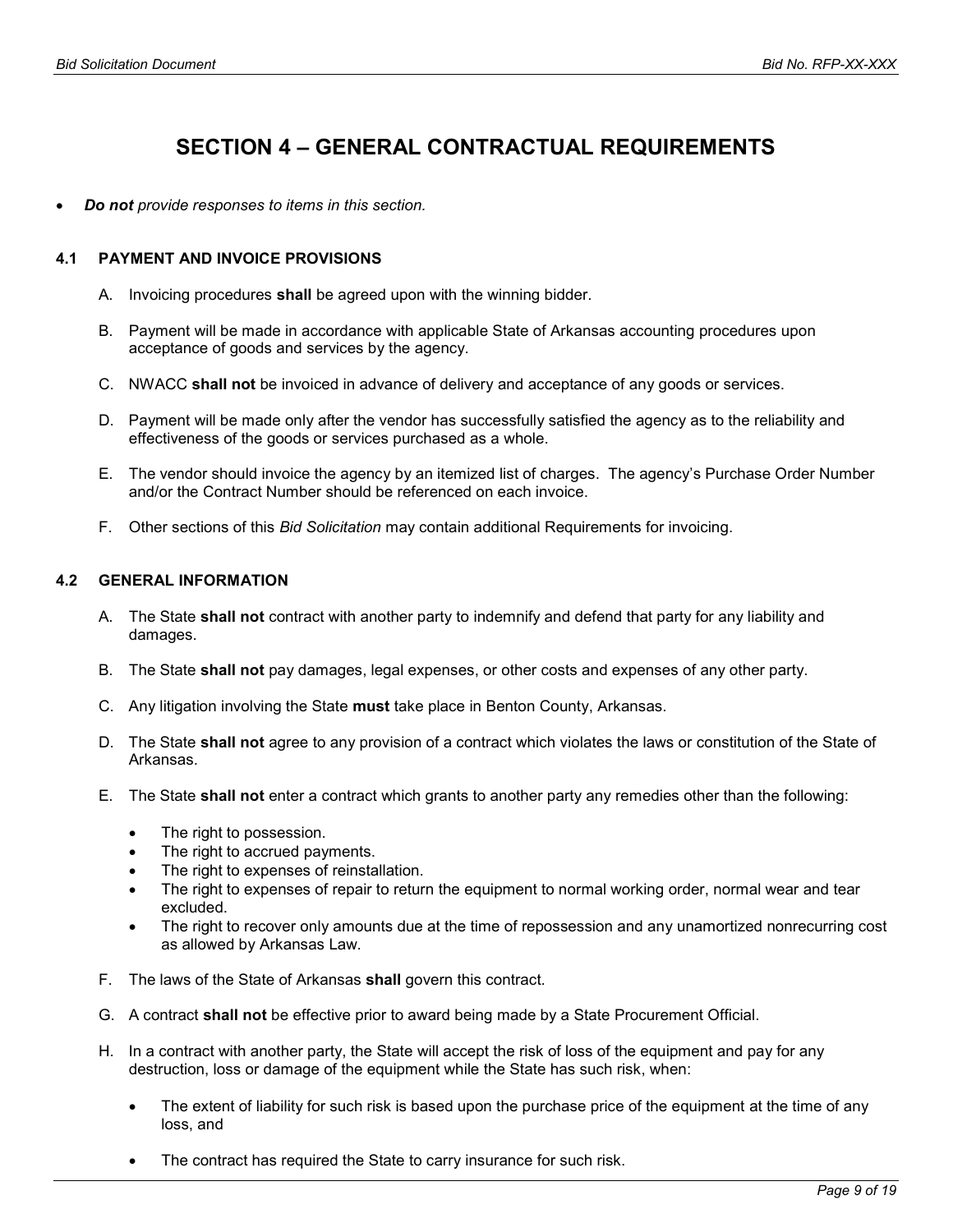#### 4.3 CONDITIONS OF CONTRACT

- A. The vendor **shall** at all times observe and comply with federal and State of Arkansas laws, local laws, ordinances, orders, and regulations existing at the time of, or enacted subsequent to the execution of a resulting contract which in any manner affect the completion of the work.
- B. The vendor shall indemnify and save harmless the agency and all its officers, representatives, agents, and employees against any claim or liability arising from or based upon the violation of any such law, ordinance, regulation, order or decree by an employee, representative, or subcontractor of the vendor.

#### 4.4 STATEMENT OF LIABILITY

- A. The State will demonstrate reasonable care but will not be liable in the event of loss, destruction or theft of vendor-owned equipment or software and technical and business or operations literature to be delivered or to be used in the installation of deliverables and services. The vendor shall retain total liability for equipment, software and technical and business or operations literature. The State shall not at any time be responsible for or accept liability for any vendor-owned items.
- B. The vendor's liability for damages to the State shall be limited to the value of the Contract or \$5,000,000, whichever is higher. The foregoing limitation of liability shall not apply to claims for infringement of United States patent, copyright, trademarks or trade secrets; to claims for personal injury or damage to property caused by the gross negligence or willful misconduct of the vendor; to claims covered by other specific provisions of the Contract calling for damages; or to court costs or attorney's fees awarded by a court in addition to damages after litigation based on the Contract. The vendor and the State shall not be liable to each other, regardless of the form of action, for consequential, incidental, indirect, or special damages. This limitation of liability shall not apply to claims for infringement of United States patent, copyright, trademark or trade secrets; to claims for personal injury or damage to property caused by the gross negligence or willful misconduct of the vendor; to claims covered by other specific provisions of the Contract calling for damages; or to court costs or attorney's fees awarded by a court in addition to damages after litigation based on the Contract.
- C. Language in these terms and conditions shall not be construed or deemed as the State's waiver of its right of sovereign immunity. The vendor agrees that any claims against the State, whether sounding in tort or in contract, shall be brought before the Arkansas Claims Commission as provided by Arkansas law, and shall be governed accordingly.

#### 4.5 CONFIDENTIALITY

- A. The vendor, vendor's subsidiaries, and vendor's employees **shall** be bound to all laws and to all Requirements set forth in this Bid Solicitation concerning the confidentiality and secure handling of information of which they may become aware during the course of providing services under a resulting contract.
- B. Consistent and/or uncorrected breaches of confidentiality may constitute grounds for cancellation of a resulting contract, and the State shall have the right to cancel the contract on these grounds.
- C. Previous sections of this Bid Solicitation may contain additional confidentiality Requirements.

#### 4.6 CONTRACT INTERPRETATION

Should the State and vendor interpret specifications differently, either party may request clarification. However if an agreement cannot be reached, the determination of the State shall be final and controlling.

#### 4.7 CANCELLATION

- A. In the event the State no longer needs the service or commodity specified in the contract or purchase order due to program changes, changes in laws, rules, or regulations, relocation of offices, or lack of appropriated funding. The State shall give the vendor written notice of cancellation, specifying the terms and the effective date of contact termination. The effective date of termination shall be 30 days from the date of notification, unless a longer timeframe is specified in the notification.
- B. Upon default of a vendor, the State shall agree to pay only sums due for goods and services received and accepted up to cancellation of the contract.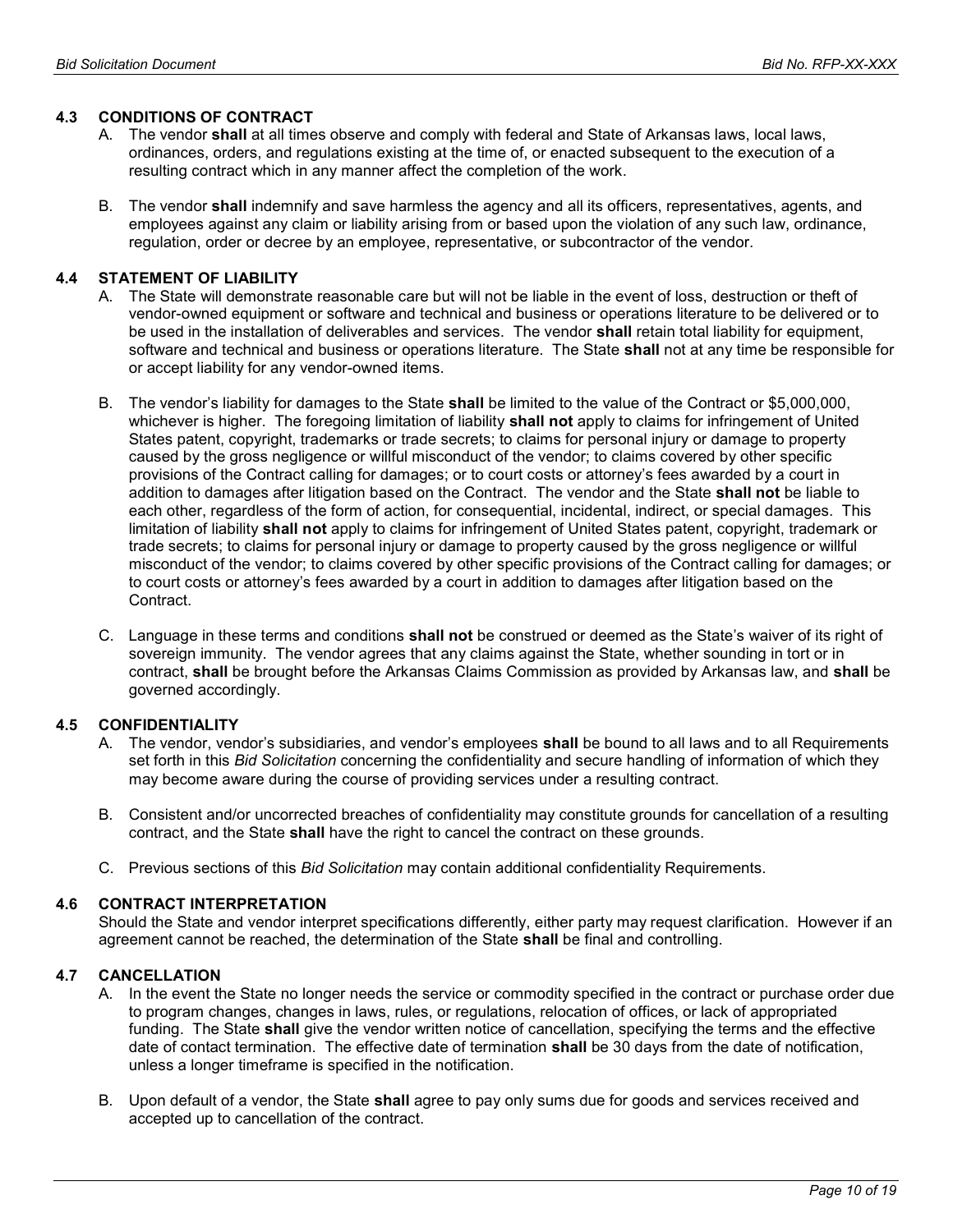#### 4.8 SEVERABILITY

If any provision of the contract, including items incorporated by reference, is declared or found to be illegal, unenforceable, or void, then both the agency and the vendor shall be relieved of all obligations arising under such provision. If the remainder of the contract is capable of performance, it shall not be affected by such declaration or finding and shall be fully performed.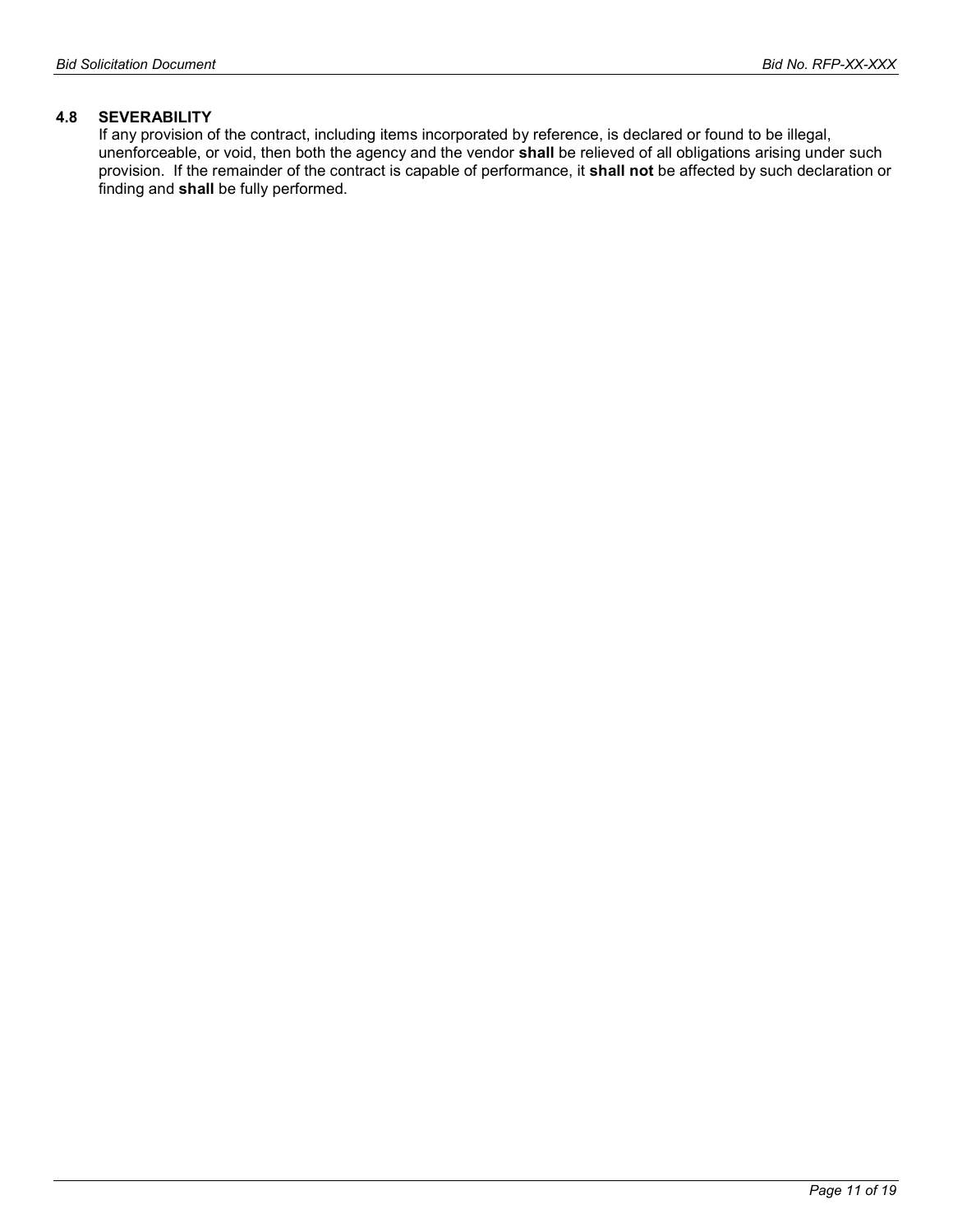## SECTION 5 – STANDARD TERMS AND CONDITIONS

- Do not provide responses to items in this section.
- 1. GENERAL: Any special terms and conditions included in this solicitation shall override these Standard Terms and Conditions. The Standard Terms and Conditions and any special terms and conditions shall become part of any contract entered into if any or all parts of the bid are accepted by the State of Arkansas.
- 2. ACCEPTANCE AND REJECTION: The State shall have the right to accept or reject all or any part of a bid or any and all bids, to waive minor technicalities, and to award the bid to best serve the interest of the State.
- 3. BID SUBMISSION: Original Response Packets must be submitted to NWACC on or before the date and time specified for bid opening. The Response Packet must contain all documents, information, and attachments as specifically and expressly required in the Bid Solicitation. The bid must be typed or printed in ink. The signature must be in ink. Unsigned bids shall be disqualified. The person signing the bid should show title or authority to bind his firm in a contract. Multiple responses, if applicable, must be placed in separate packages and should be completely and properly identified. Late bids shall not be considered under any circumstances.
- 4. PRICES: Bid unit price F.O.B. destination. In case of errors in extension, unit prices shall govern. Prices shall be firm and shall not be subject to escalation unless otherwise specified in the Bid Solicitation. Unless otherwise specified, the bid must be firm for acceptance for thirty days from the bid opening date. "Discount from list" bids are not acceptable unless requested in the Bid Solicitation.
- 5. QUANTITIES: Quantities stated in a Bid Solicitation for term contracts are estimates only, and are not guaranteed. Vendor must bid unit price on the estimated quantity and unit of measure specified. The State may order more or less than the estimated quantity on term contracts. Quantities stated on firm contracts are actual Requirements of the ordering agency.
- 6. BRAND NAME REFERENCES: Unless otherwise specified in the Bid Solicitation, any catalog brand name or manufacturer reference used in the Bid Solicitation is descriptive only, not restrictive, and used to indicate the type and quality desired. Bids on brands of like nature and quality will be considered. If bidding on other than referenced specifications, the bid must show the manufacturer, brand or trade name, and other descriptions, and should include the manufacturer's illustrations and complete descriptions of the product offered. The State shall have the right to determine whether a substitute offered is equivalent to and meets the standards of the item specified, and the State may require the vendor to supply additional descriptive material. The vendor shall guarantee that the product offered will meet or exceed specifications identified in this Bid Solicitation. Vendors not bidding an alternate to the referenced brand name or manufacturer shall be required to furnish the product according to brand names, numbers, etc., as specified in the solicitation.
- 7. GUARANTY: All items bid shall be newly manufactured, in first-class condition, latest model and design, including, where applicable, containers suitable for shipment and storage, unless otherwise indicated in the Bid Solicitation. The vendor hereby guarantees that everything furnished hereunder shall be free from defects in design, workmanship and material, that if sold by drawing, sample or specification, it shall conform thereto and shall serve the function for which it was furnished. The vendor shall further guarantee that if the items furnished hereunder are to be installed by the vendor, such items shall function properly when installed. The vendor shall guarantee that all applicable laws have been complied with relating to construction, packaging, labeling and registration. The vendor's obligations under this paragraph shall survive for a period of one year from the date of delivery, unless otherwise specified herein.
- 8. SAMPLES: Samples or demonstrators, when requested, must be furnished free of expense to the State. Each sample should be marked with the vendor's name and address, bid or contract number and item number. If requested, samples that are not destroyed during reasonable examination will be returned at vendor's expense. After reasonable examination, all demonstrators will be returned at vendor's expense.
- 9. TESTING PROCEDURES FOR SPECIFICATIONS COMPLIANCE: Tests may be performed on samples or demonstrators submitted with the bid or on samples taken from the regular shipment. In the event products tested fail to meet or exceed all conditions and Requirements of the specifications, the cost of the sample used and the reasonable cost of the testing shall be borne by the vendor.
- 10. AMENDMENTS: Vendor's responses cannot be altered or amended after the bid opening except as permitted by regulation.
- 11. TAXES AND TRADE DISCOUNTS: Do not include State or local sales taxes in the bid price. Trade discounts should be deducted from the unit price and the net price should be shown in the bid.
- 12. AWARD: Term Contract: A contract award will be issued to the successful vendor. It results in a binding obligation without further action by either party. This award does not authorize shipment. Shipment is authorized by the receipt of a purchase order from the ordering agency. Firm Contract: A written State purchase order authorizing shipment will be furnished to the successful vendor.
- 13. DELIVERY ON FIRM CONTRACTS: This solicitation shows the number of days to place a commodity in the ordering agency's designated location under normal conditions. If the vendor cannot meet the stated delivery, alternate delivery schedules may become a factor in an award. NWACC shall have the right to extend delivery if reasons appear valid. If the date is not acceptable, the agency may buy elsewhere and any additional cost **shall** be borne by the vendor.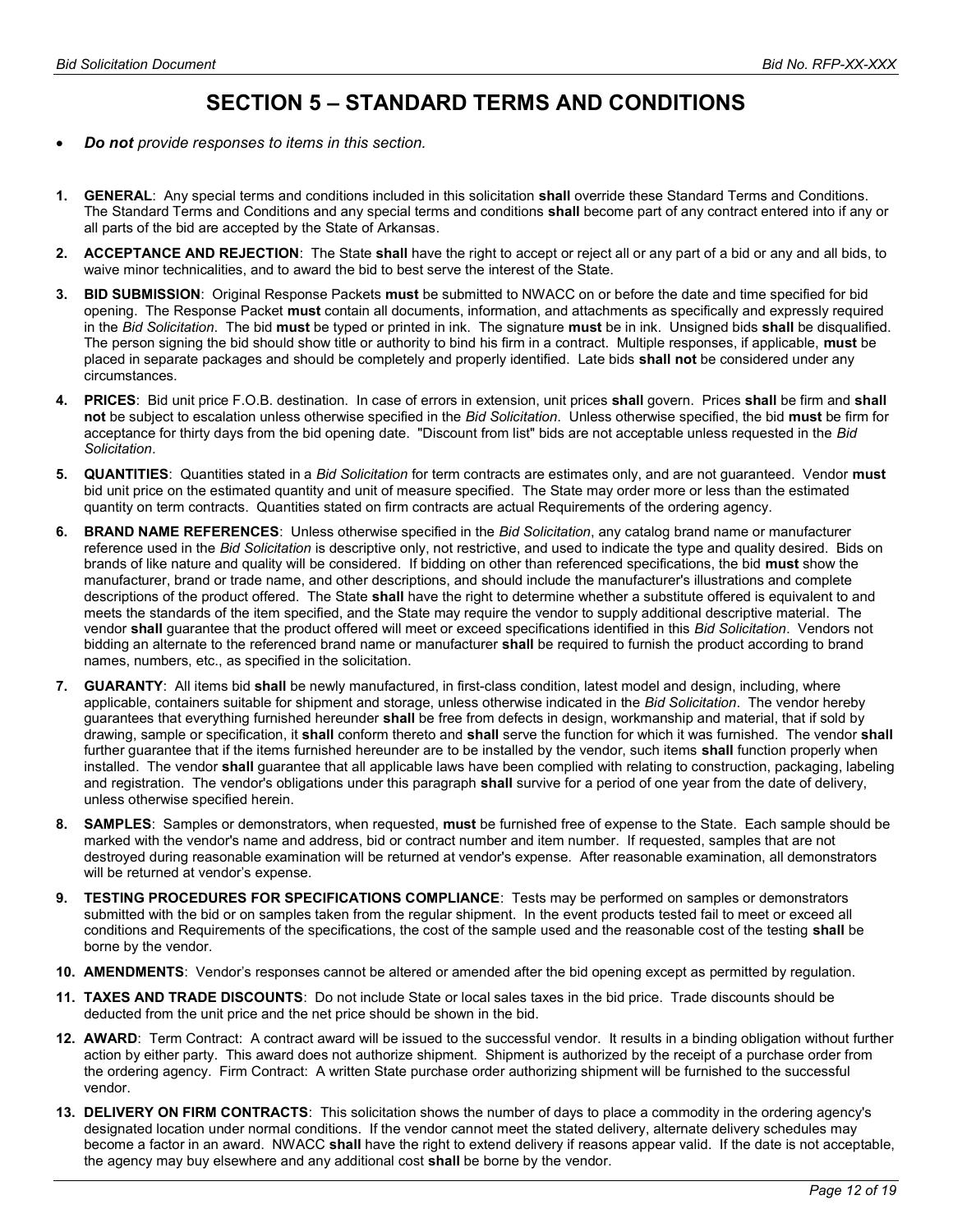- 14. DELIVERY REQUIREMENTS: No substitutions or cancellations are permitted without written approval by NWACC. Delivery shall be made during agency work hours only 8:00 a.m. to 4:30 p.m. Central Time, unless prior approval for other delivery has been obtained from the agency. Packing memoranda **shall** be enclosed with each shipment.
- 15. STORAGE: The ordering agency is responsible for storage if the contractor delivers within the time required and the agency cannot accept delivery.
- 16. DEFAULT: All commodities furnished shall be subject to inspection and acceptance of the ordering agency after delivery. Back orders, default in promised delivery, or failure to meet specifications shall authorize NWACC to cancel this contract or any portion of it and reasonably purchase commodities elsewhere and charge full increase, if any, in cost and handling to the defaulting contractor. The contractor must give written notice to NWACC of the reason and the expected delivery date. Consistent failure to meet delivery without a valid reason may cause removal from the vendors list or suspension of eligibility for award.
- 17. VARIATION IN QUANTITY: The State assumes no liability for commodities produced, processed or shipped in excess of the amount specified on the agency's purchase order.
- 18. INVOICING: The contractor shall be paid upon the completion of all of the following: (1) submission of an original and the specified number of copies of a properly itemized invoice showing the bid and purchase order numbers, where itemized in the Bid Solicitation, (2) delivery and acceptance of the commodities and (3) proper and legal processing of the invoice by all necessary State agencies. Invoices must be sent to the "Invoice To" point shown on the purchase order.
- 19. STATE PROPERTY: Any specifications, drawings, technical information, dies, cuts, negatives, positives, data or any other commodity furnished to the contractor hereunder or in contemplation hereof or developed by the contractor for use hereunder shall remain property of the State, shall be kept confidential, shall be used only as expressly authorized, and shall be returned at the contractor's expense to the F.O.B. point provided by the agency. Vendor shall properly identify items being returned.
- 20. PATENTS OR COPYRIGHTS: The contractor must agree to indemnify and hold the State harmless from all claims, damages and costs including attorneys' fees, arising from infringement of patents or copyrights.
- 21. ASSIGNMENT: Any contract entered into pursuant to this solicitation shall not be assignable nor the duties thereunder delegable by either party without the written consent of the other party of the contract.
- 22. CLAIMS: Any claims the Contractor may assert under this Agreement shall be brought before the Arkansas State Claims Commission ("Commission"), which shall have exclusive jurisdiction over any and all claims that the Contactor may have arising from or in connection with this Agreement. Unless the Contractor's obligations to perform are terminated by the State, the Contractor shall continue to provide the Services under this Agreement even in the event that the Contractor has a claim pending before the Commission.
- 23. CANCELLATION: In the event, the State no longer needs the commodities or services specified for any reason, (e.g., program changes; changes in laws, rules or regulations; relocation of offices; lack of appropriated funding, etc.), the State shall have the right to cancel the contract or purchase order by giving the vendor written notice of such cancellation thirty (30) days prior to the date of cancellation.

Any delivered but unpaid for goods will be returned in normal condition to the contractor by the State. If the State is unable to return the commodities in normal condition and there are no funds legally available to pay for the goods, the contractor may file a claim with the Arkansas Claims Commission under the laws and regulations governing the filing of such claims. If upon cancellation the contractor has provided services which the State has accepted, the contractor may file a claim. NOTHING IN THIS CONTRACT SHALL BE DEEMED A WAIVER OF THE STATE'S RIGHT TO SOVEREIGN IMMUNITY.

- 24. DISCRIMINATION: In order to comply with the provision of Act 954 of 1977, relating to unfair employment practices, the vendor agrees that: (a) the vendor shall not discriminate against any employee or applicant for employment because of race, sex, color, age, religion, handicap, or national origin; (b) in all solicitations or advertisements for employees, the vendor shall state that all qualified applicants shall receive consideration without regard to race, color, sex, age, religion, handicap, or national origin; (c) the vendor will furnish such relevant information and reports as requested by the Human Resources Commission for the purpose of determining compliance with the statute; (d) failure of the vendor to comply with the statute, the rules and regulations promulgated thereunder and this nondiscrimination clause shall be deemed a breach of contract and it may be cancelled, terminated or suspended in whole or in part; (e) the vendor shall include the provisions of above items (a) through (d) in every subcontract so that such provisions shall be binding upon such subcontractor or vendor.
- 25. CONTINGENT FEE: The vendor guarantees that he has not retained a person to solicit or secure this contract upon an agreement or understanding for a commission, percentage, brokerage or contingent fee, except for retention of bona fide employees or bona fide established commercial selling agencies maintained by the vendor for the purpose of securing business.
- 26. ANTITRUST ASSIGNMENT: As part of the consideration for entering into any contract pursuant to this solicitation, the vendor named on the Response Signature Page for this solicitation, acting herein by the authorized individual or its duly authorized agent, hereby assigns, sells and transfers to the State of Arkansas all rights, title and interest in and to all causes of action it may have under the antitrust laws of the United States or this State for price fixing, which causes of action have accrued prior to the date of this assignment and which relate solely to the particular goods or services purchased or produced by this State pursuant to this contract.
- 27. DISCLOSURE: Failure to make any disclosure required by Governor's Executive Order 98-04, or any violation of any rule, regulation, or policy adopted pursuant to that order, shall be a material breach of the terms of this contract. Any contractor,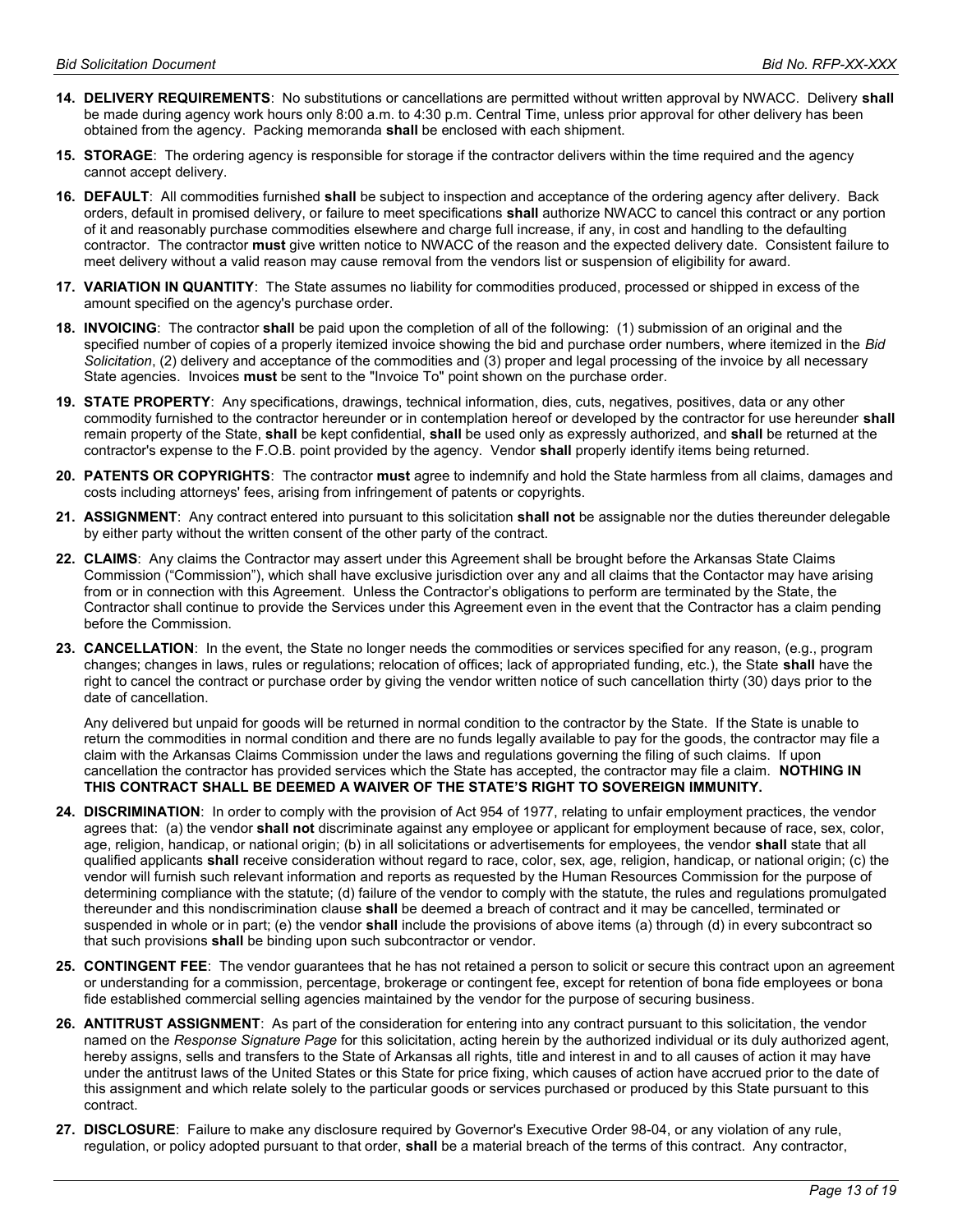whether an individual or entity, who fails to make the required disclosure or who violates any rule, regulation, or policy **shall** be subject to all legal remedies available to the agency.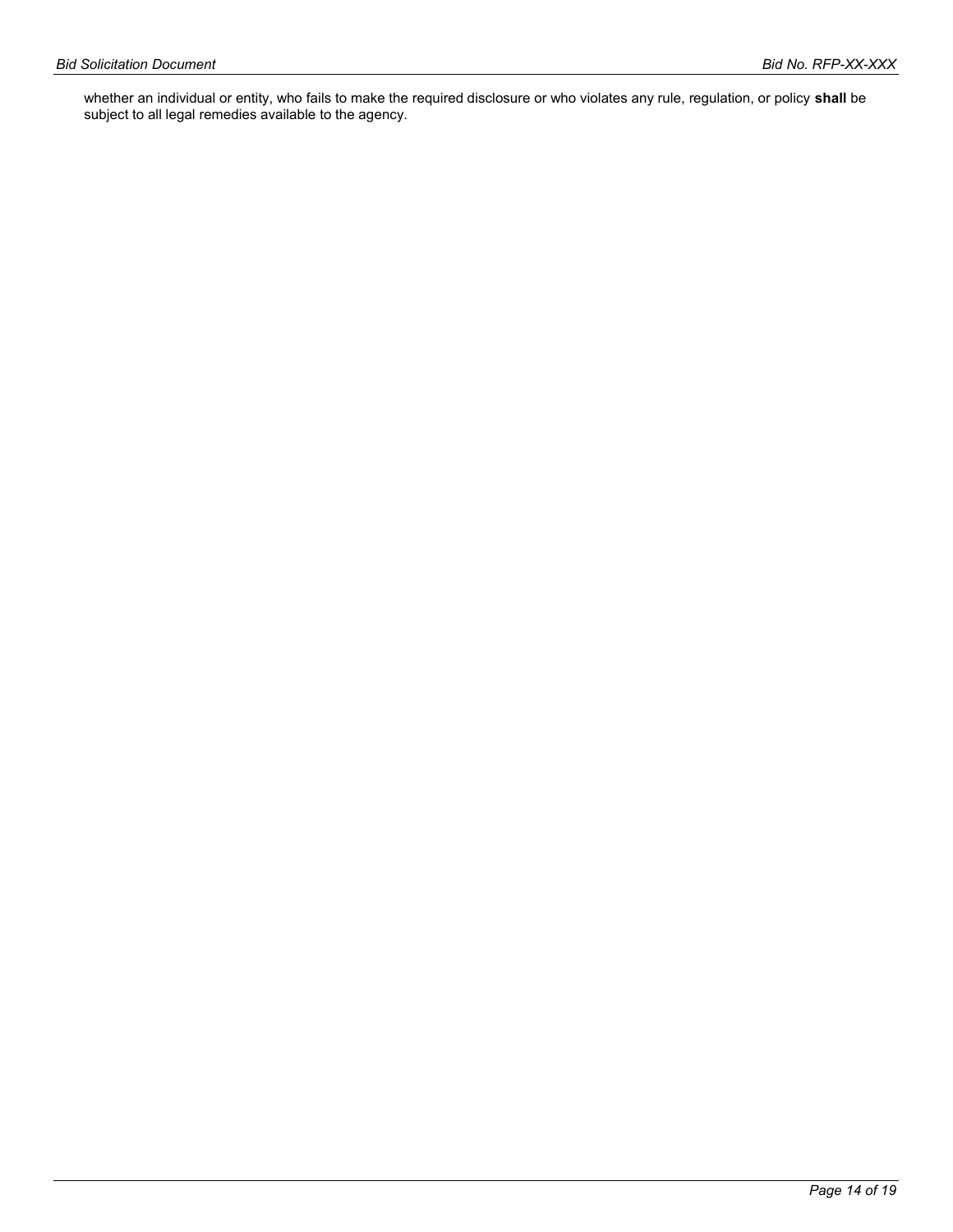# Appendix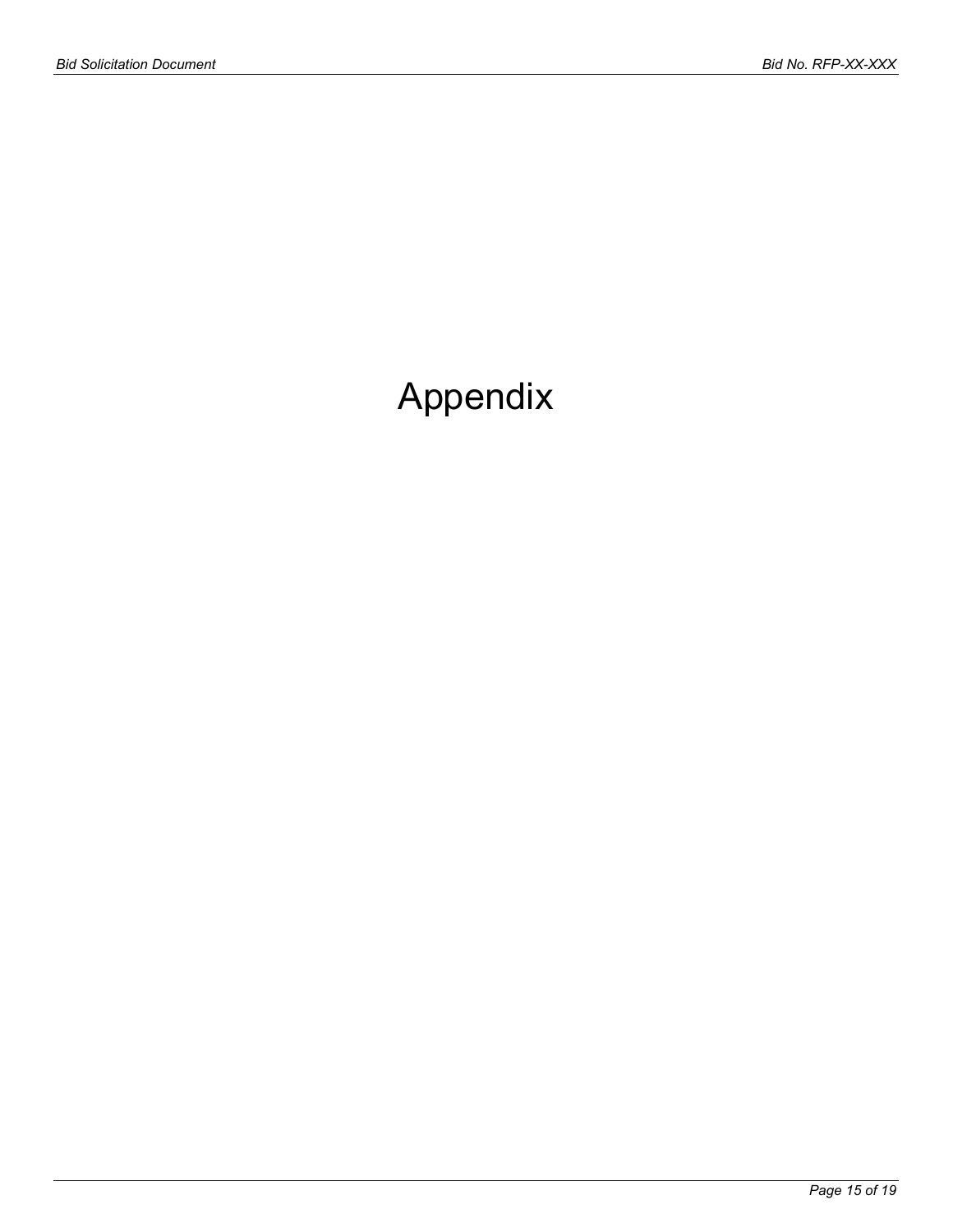## NorthWest Arkansas Community College

NWACC One College Drive Bentonville, AR 72712

## RESPONSE SIGNATURE PAGE

Type or Print the following information.

| <b>RESPONDENT'S INFORMATION</b>       |                                        |                                                 |                                                  |                                                           |                                                                     |  |
|---------------------------------------|----------------------------------------|-------------------------------------------------|--------------------------------------------------|-----------------------------------------------------------|---------------------------------------------------------------------|--|
| Company:                              |                                        |                                                 |                                                  |                                                           |                                                                     |  |
| Address:                              |                                        |                                                 |                                                  |                                                           |                                                                     |  |
| City:                                 |                                        |                                                 | State:                                           |                                                           | Zip Code:                                                           |  |
| <b>Business Designation:</b>          | Individual<br>$\Box$ Partnership       |                                                 | $\Box$ Sole Proprietorship<br>$\Box$ Corporation |                                                           | $\Box$ Public Service Corp<br>$\Box$ Nonprofit                      |  |
| <b>Minority Designation:</b>          | Not<br>П<br>Applicable                 | African American<br>П<br>$\Box$ American Indian |                                                  | $\Box$ Hispanic American<br>$\Box$ Asian American         | $\Box$ Pacific Islander American<br>$\Box$ Service Disabled Veteran |  |
| <b>See Minority Business Policy</b>   | <b>AR Minority Certification</b><br>#: |                                                 |                                                  | Service Disabled<br><b>Veteran Certification</b><br>$#$ : |                                                                     |  |
| <b>Women Owned</b><br><b>Business</b> | □ Yes                                  |                                                 |                                                  | $\Box$ Not Applicable                                     |                                                                     |  |

| <b>VENDOR CONTACT INFORMATION</b><br>Provide contact information to be used for bid solicitation related matters. |  |                  |  |
|-------------------------------------------------------------------------------------------------------------------|--|------------------|--|
| Contact Person:                                                                                                   |  | Title:           |  |
| Phone:                                                                                                            |  | Alternate Phone: |  |
| Email:                                                                                                            |  |                  |  |

#### CONFIRMATION OF REDACTED COPY

 $\Box$  YES, a redacted copy of submission documents is enclosed.

 $\Box$  NO, a redacted copy of submission documents is not enclosed. I understand a full copy of non-redacted submission documents will be released if requested.

Note: If a redacted copy of the submission documents is not provided with vendor's response packet, and neither box is checked, a copy of the non-redacted documents, with the exception of financial data (other than pricing), shall be released in response to any request made under the Arkansas Freedom of Information Act (FOIA). See Bid Solicitation for additional information.

#### An official authorized to bind the vendor to a resultant contract must sign below.

The signature below signifies agreement that either of the following shall cause the vendor's response to be disqualified:

- Additional terms or conditions submitted in their response, whether submitted intentionally or inadvertently.
- Any exception that conflicts with a Requirement of this Bid Solicitation.

| <b>Authorized Signature:</b> | Use Ink Only. | Title: |
|------------------------------|---------------|--------|
| <b>Printed/Typed Name:</b>   |               | Date:  |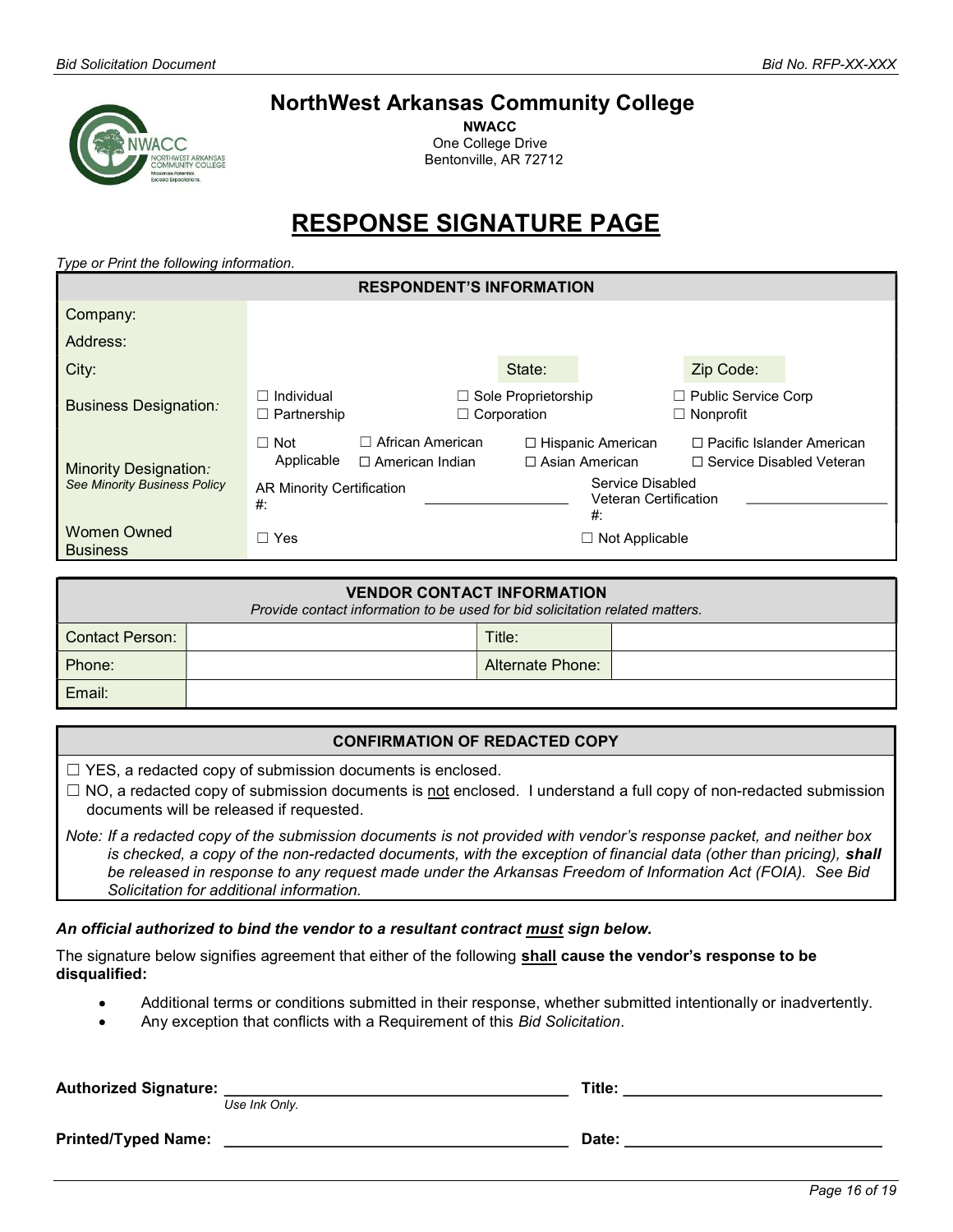## Equal Opportunity Policy Disclaimer

#### ATTENTION BIDDERS

Act 2157 of 2005 of the Arkansas Regular Legislative Session requires that any business or person bidding, who is responding to a formal bid request, request for proposal or qualifications, or negotiating a contract with the state for professional or consultant services, submit their most current equal opportunity policy (EO Policy).

Although bidders are encouraged to have a viable equal opportunity policy, a written response stating the bidder does not have such an EO Policy will be considered that bidder's response and will be acceptable in complying with the requirement of Act 2157.

Submitting the EO Policy is a one-time requirement. The NWACC Purchasing Department will maintain a database of policies or written responses received from bidders.

#### This is a mandatory requirement when submitting an offer as described above.

Should you have any questions regarding this requirement, please contact my office by calling (479) 619-4210.

Sincerely,

Jennifer Lewis

Jennifer Lewis Director of Purchasing Northwest Arkansas Community College

To be completed by business or person submitting response: (check appropriate box)

\_\_\_\_ EO Policy Attached

\_\_\_\_ EO Policy previously submitted to NWACC Purchasing Department

EO Policy is not available from business or person

Company Name Or Individual: **Example 20** and  $\overline{a}$  and  $\overline{b}$  and  $\overline{c}$  and  $\overline{c}$  and  $\overline{c}$  and  $\overline{c}$  and  $\overline{c}$  and  $\overline{c}$  and  $\overline{c}$  and  $\overline{c}$  and  $\overline{c}$  and  $\overline{c}$  and  $\overline{c}$  and  $\overline{c}$  and  $\overline{c}$ 

Title: \_\_\_\_\_\_\_\_\_\_\_\_\_\_\_\_\_\_\_\_\_\_\_\_\_\_\_\_\_\_\_\_Date: \_\_\_\_\_\_\_\_\_\_\_\_\_\_\_\_\_\_\_\_\_\_

Signature: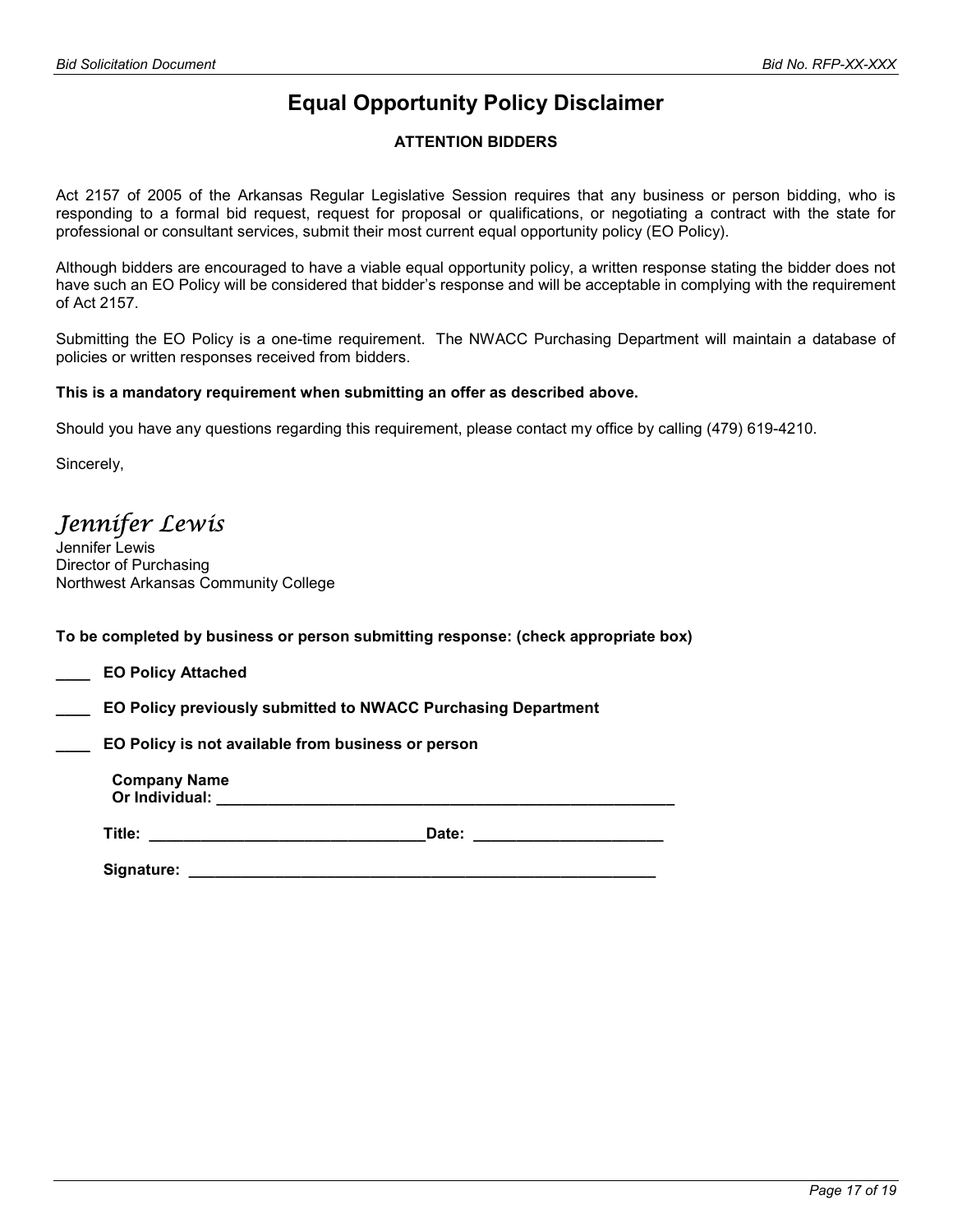## EO 98-04 Disclosure Form

The EO 98-04 Disclosure Form can be found at the following location as a fillable PDF:

http://content.nwacc.edu/administrativeservices/Procurement/contract%20and%20grant%20disclosure.pdf

If you are unable to download this form, please contact Jennifer Lewis, Purchasing Director for NWACC at: Email: jlewis20@nwacc.edu

Phone: 479-619-4210